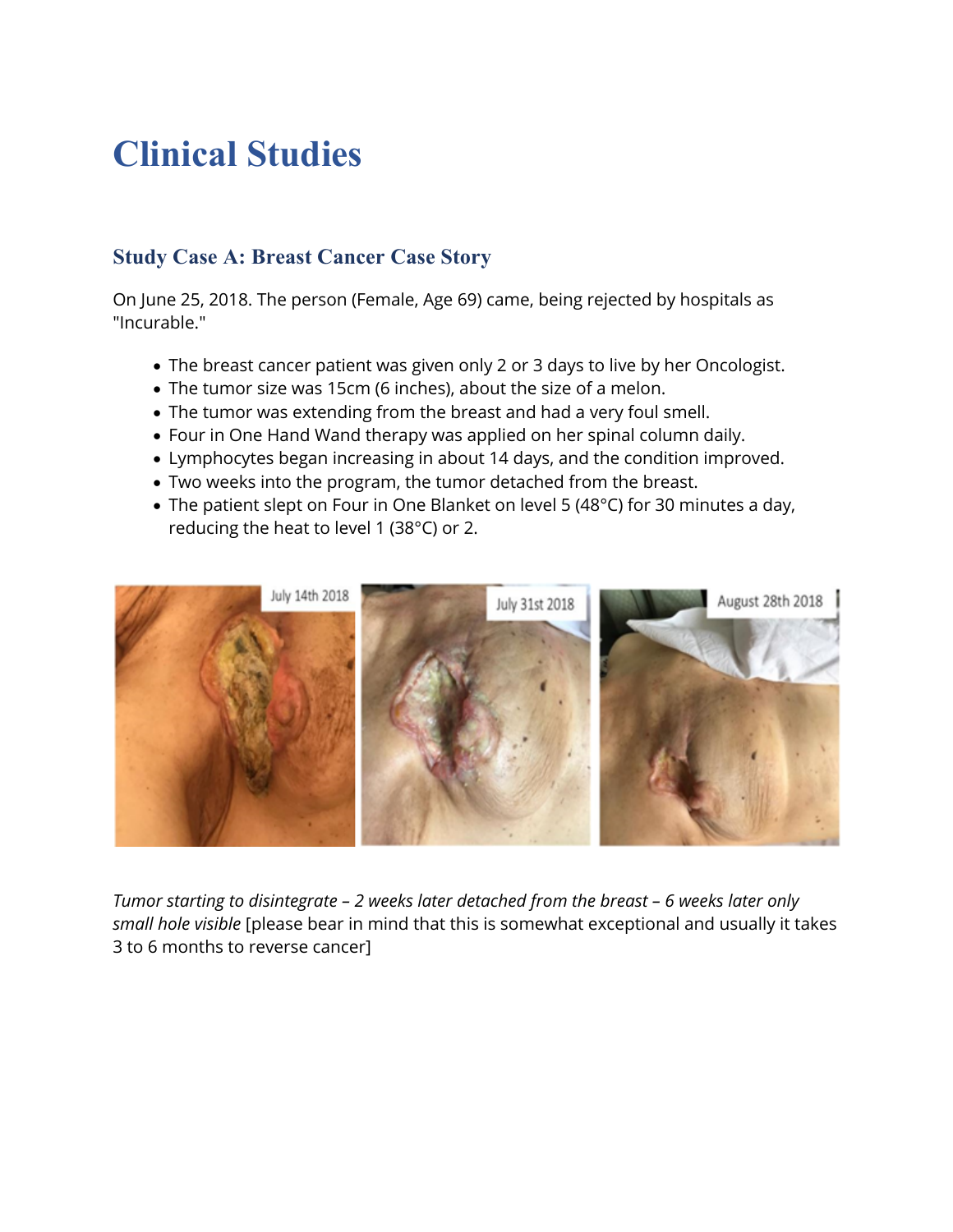#### **Study Case B – Stage 4 Melanoma patient (Male)**

- Four-In-One therapy began on June 12, 2013.
- Three weeks of daily spinal treatment and sleeping on the Four-in-One blanket.



• Three weeks later, Melanoma greatly improved, and in 2018, the patient was still doing very well.

Structure of Mat



Dr. Johanna Budwig was constantly talking about the benefits of sunlight and natural heat. As time goes on, more and more scientists are finding how she was ahead of her time in this research.

Learn more in our article **The Budwig Protocol – A Unique Approach to Cancer Treatment**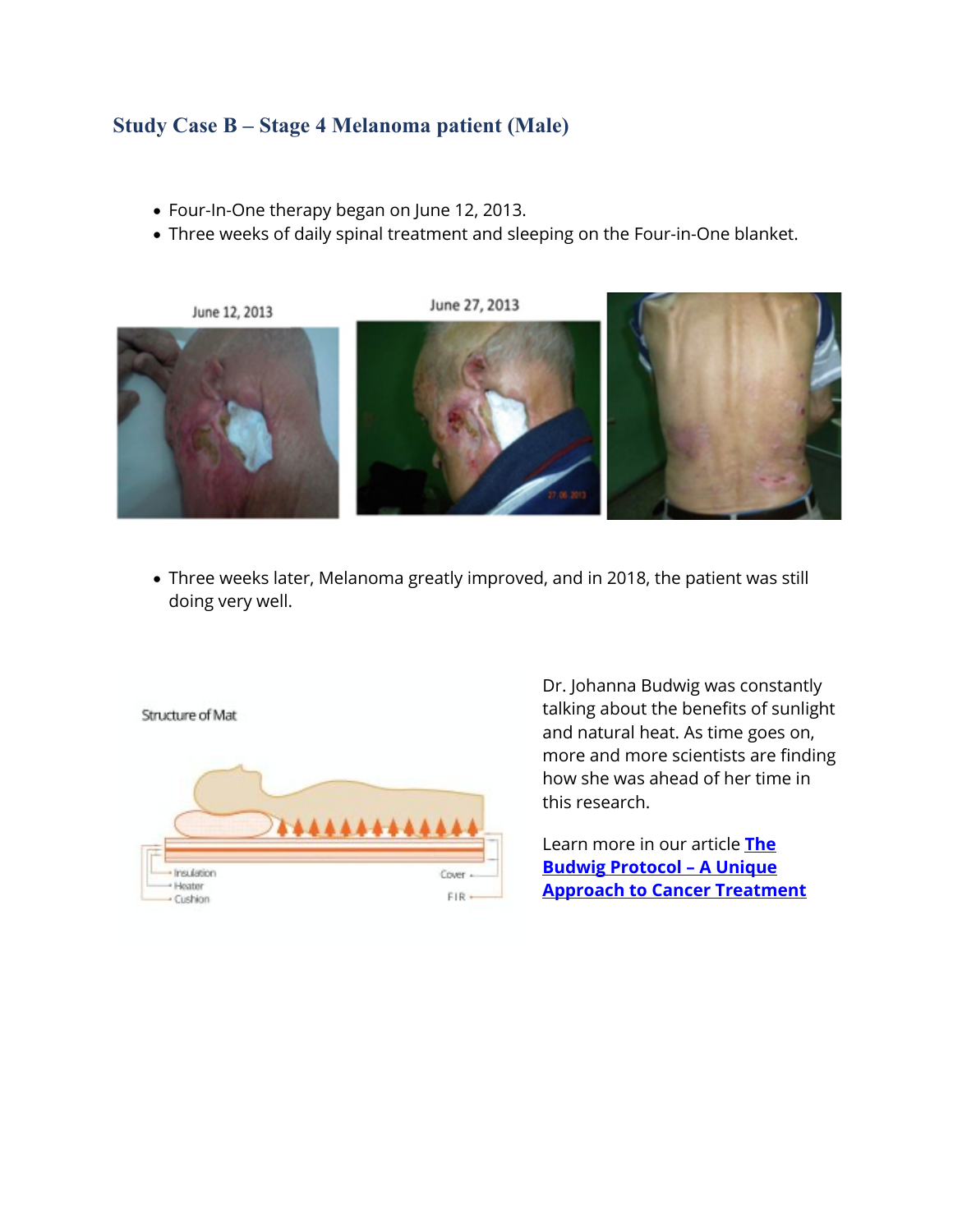# **Scientific Studies Carried Out By NASA**

Studies were being carried out in these fields by NASA as far back as the 1960s. A further study in 1981 confirmed that infrared rays of 2 – 25μ of wavelength in the sunlight are necessary for life.

They also discovered that 4~14μ of Far Infrared radiation is indispensable for metabolism, rejuvenation, healing, and growth. It's also essential to make heat and energy occur by a resonance action within cell molecules of the human body.

Raymond Rife, in the 1920′s-30′s, used this theory to produce a machine to destroy microorganisms with a resonant frequency or vibration called a frequency generator.

#### **Far Infrared Heat Energy**



Reports have shown that it helps to:

- Boost the Immune System
- Provides FIR infrared 5-20 microns wavelength (the same as the KI emitted by the human body and like the sun, which is essential for every living cell
- Penetrates deep into the body and corrects hormone imbalances
- Stimulates blood circulation
- Helps with Pain, fatigue, and stress
- Improved organ functions
- Rejuvenates cells and repairs degenerated cells
- Facilitates elimination

Helps with many common diseases such as:

- Arthritis
- Asthma
- Bladder issues
- Blood pressure
- Abnormalities of bones
- Various cancers
- Common cold
- Diabetes